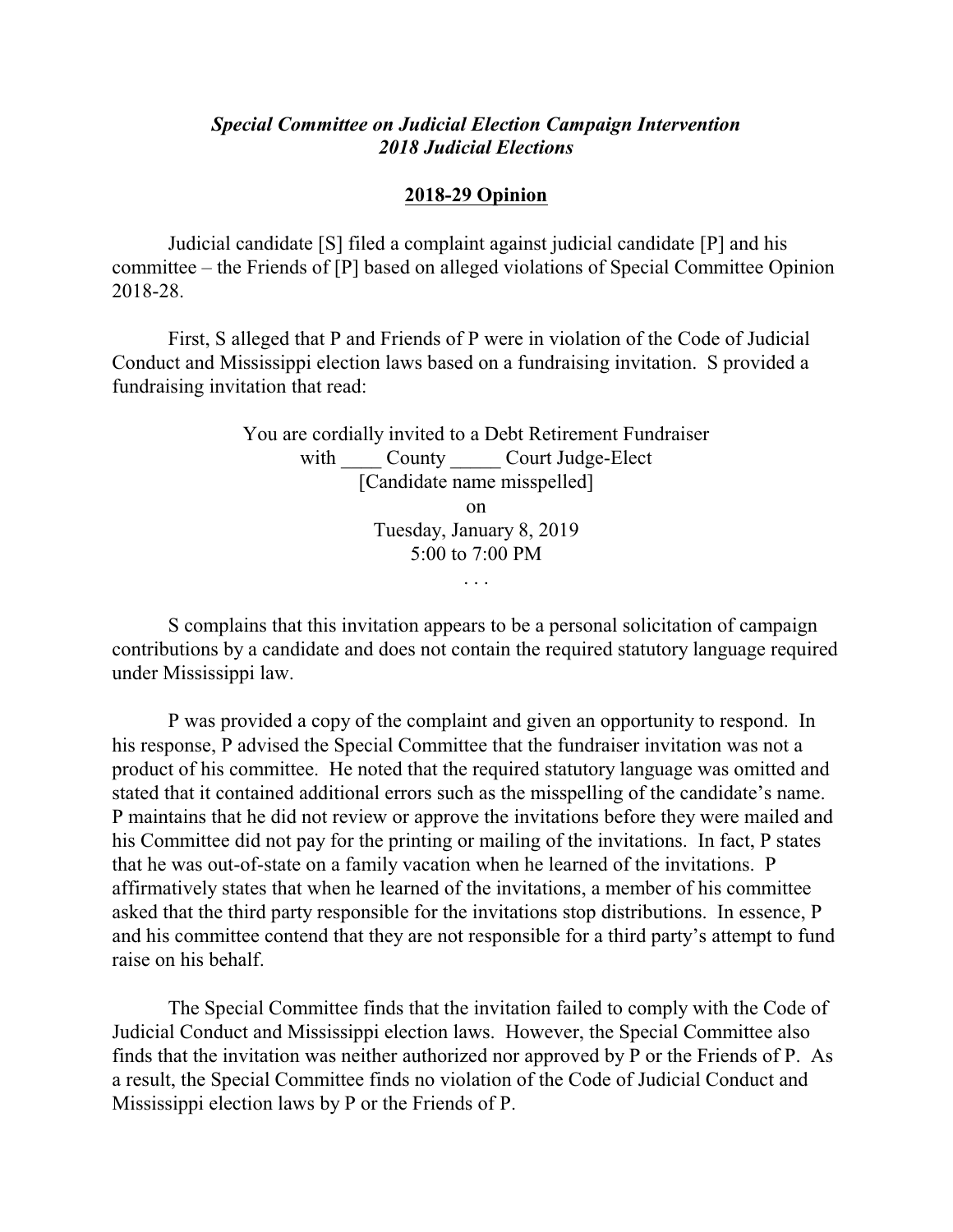Second, S complains that the Friends of P is in violation of Canon 5(C)(2) and Miss. Code Ann. Section 23-15-821(2)(h) and (j) by soliciting campaign contributions to pay all or a portion of the sanction in Opinion 2018-28 and in repaying campaign debt.

Canon  $5(C)(2)$  provides that "[a] candidate shall not personally solicit or accept campaign contributions . . . . A candidate may . . . establish committees of responsible persons to conduct campaigns for the candidate . . . . Such committees may solicit and accept reasonable campaign contributions, manage the expenditure of funds for the candidate's campaign . . . ." Based on P's response, the Special Committee finds no evidence that the judicial candidate personally solicited campaign contributions and finds no violation fo Canon 5(C)(2) by P or the Friends of P.

Section 23-15-821(2)(h) and (j) provides: "The following personal use expenditures are specifically prohibited under this section: . . . (h) Nondocumented loans of any type, including loans to candidates; . . . (j) Payment of any fines, fees or penalties assessed pursuant to Mississippi law."

As to subsection (j), the Special Committee does not interpret Opinion 2018-28 as levying any fine, fee or penalty. In Opinion 2018-28, the Special Committee instructed the Friends of P to reimburse a campaign contribution. The Special Committee finds no violation of Miss. Code Ann. Section 23-15-821(2)(j).

As to subsection (h), the campaign finance filing of the Friends of P reported a contribution from "P" on 11-7-18 in the amount of \$4,200, and a contribution on 11/15/18 in the amount of \$7,557.90. Also, on November 29, 2018, the Friends of P filed a document with the Secretary of State entitled "Authorized Judicial Political Committee Report of Loans or Extension of Credit" that identified a loan by P to the Friends of P on November 7, 2018 in the amount of \$4,200, which was signed on November 7, 2018. A similar document was also filed on November 29, 2018 that identified a loan by P to the Friends of P on November 15, 2018 in the amount of \$7,557.90 which was signed on November 15, 2018.

Canon  $5(C)(4)$  provides:

A candidate and the candidate's committee shall timely comply with all provisions of law requiring the disclosure and reporting of contributions, loans and extensions of credit.

## *Commentary*

*Section 5C(4) of the ABA Model Code of Judicial Conduct which makes special provision for reporting campaign contributions is replaced by the*